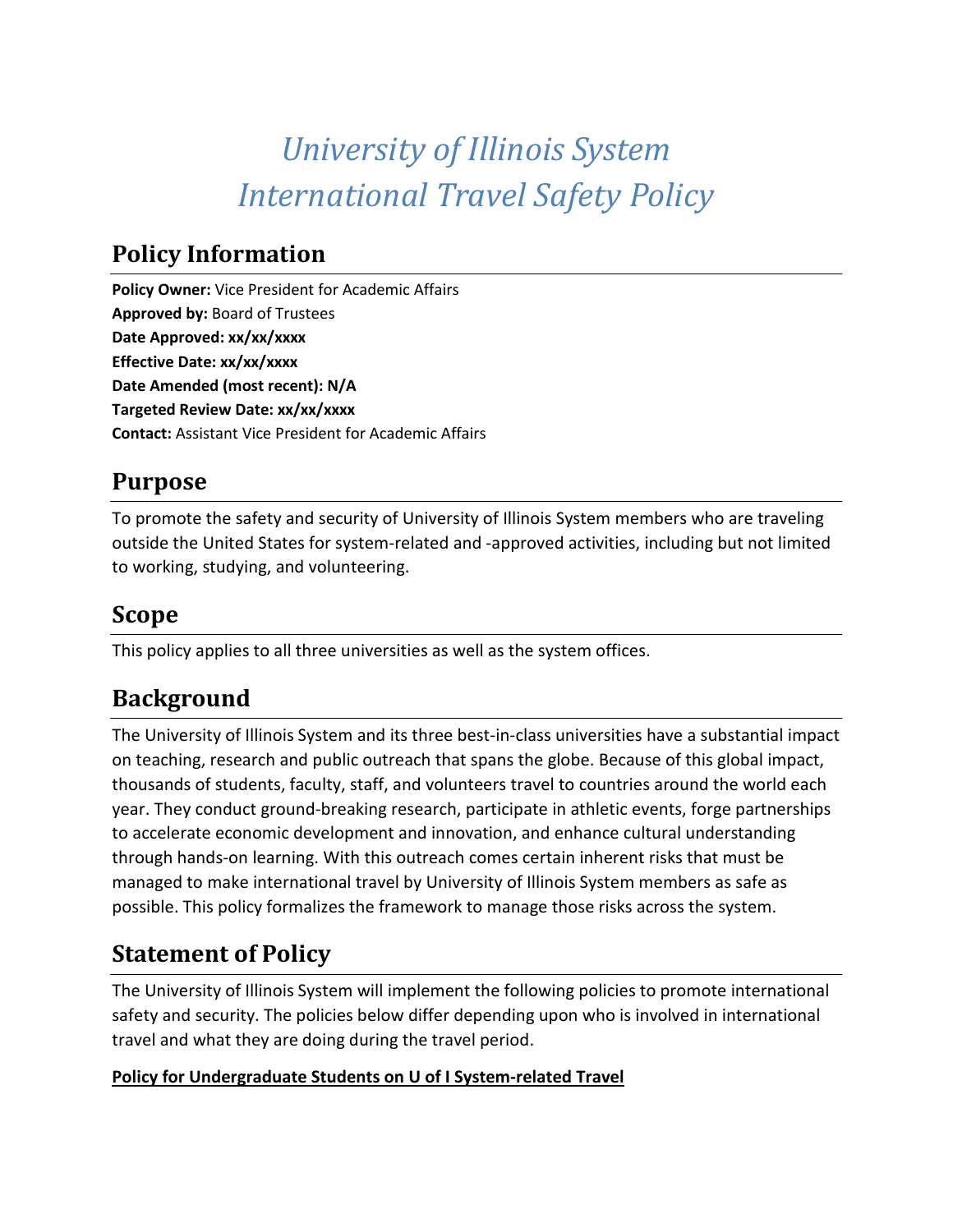Undergraduate students participate in a variety of programs that involve travel outside of the United States, ranging from system-sponsored programs and programs offered by external providers to travel for the purpose of conducting research or presenting at an academic conference. Each university will:

- Require *all students* on authorized system-related travel to register their international travel with the university and to enroll in and carry system-approved international insurance or equivalent policies.
- Establish a mandatory, pre-departure orientation and a mandatory on-site orientation in the host country upon arrival for all students on faculty-led programs.
- Strongly encourage individual student travelers and students participating in third-party study programs to participate in an on-site orientation.

#### **Policy for Graduate Students on U of I System-related Travel**

Graduate students participate in a variety of activities that involve travel outside of the United States, ranging from conducting research to studying abroad on a scholarship program (e.g., Fulbright Program) to presenting at an academic conference. Each university will:

• Require *all graduate students* traveling to conduct research, present at an academic conference, or participate in other research-related activities to register their international travel with the university and to enroll in and carry system-approved international insurance or equivalent policies.

#### **Policy for Faculty and Staff who Accompany Students on U of I System-related Travel**

Many international programs, such as study abroad programs and courses with an international component, involve faculty or staff who accompany students on travel outside of the United States. Each university will:

- Require *all faculty and staff traveling with students* to register their international travel with the university and to enroll in and carry system-approved international insurance or equivalent policies.
- Require training related to safety, security, and response protocols, including responsibilities for addressing reports of sexual misconduct, for faculty and staff leading any student on system-approved or -authorized programs and activities.

#### **Policy for Faculty and Staff who Travel without Students**

Many faculty and staff members travel outside the United States without students for systemrelated business. Examples include traveling for research purposes; attending and/or presenting at conferences, symposia, and other types of events; spending sabbatical time in another country; and collaborating on instructional or research activities with international partners. Each university will: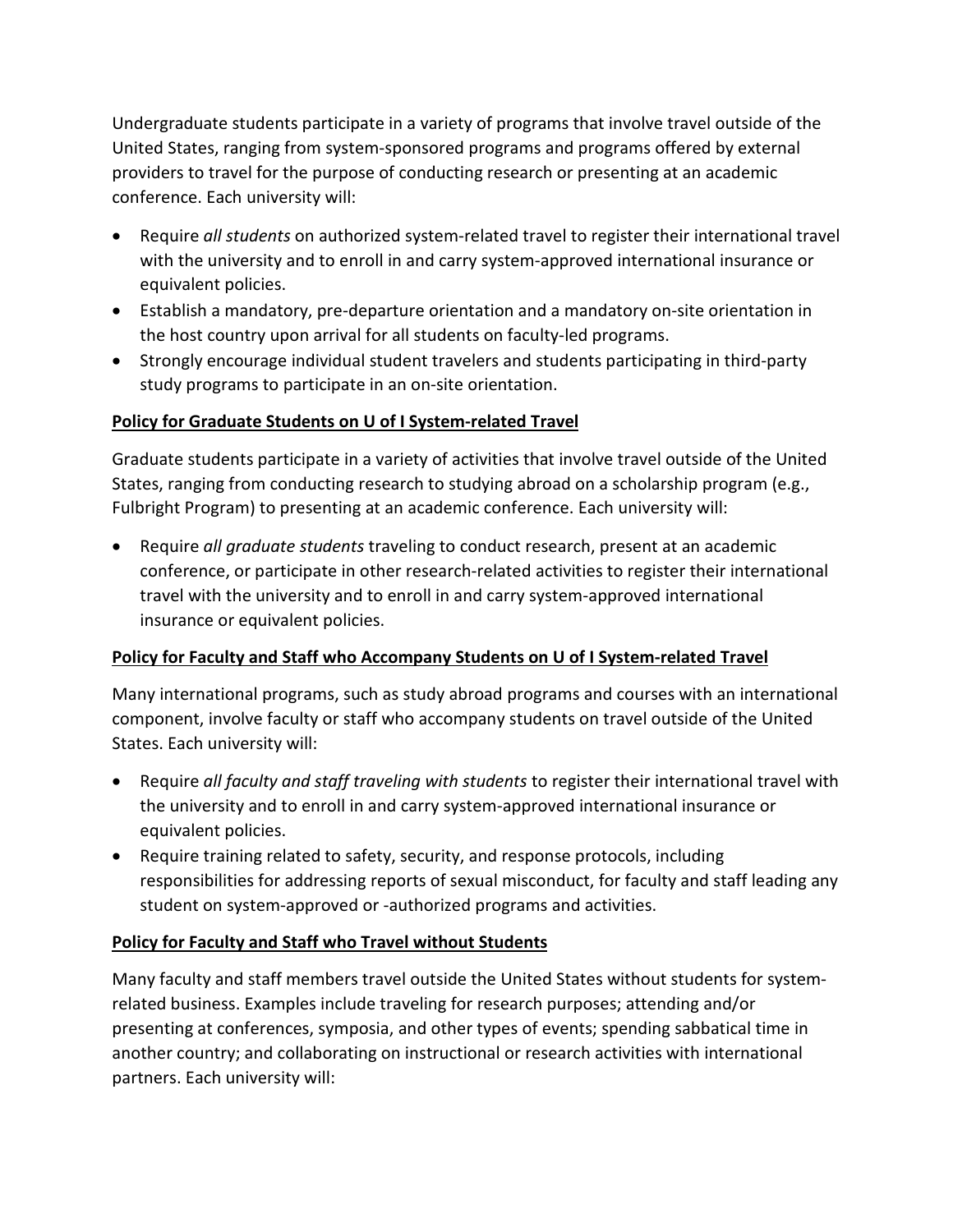• Strongly encourage *all faculty, staff, and others* (e.g., alumni, trustees) traveling on systemrelated business, but not traveling with students, to register their international travel with the university and to enroll in and carry system-approved international insurance or equivalent policies.

#### **Following State, Federal, and Host Country Laws Related to International Travel**

All University of Illinois System members must follow U.S. and state laws related to international travel, as well as laws applicable in the country or countries being visited, and must consider guidance from government agencies, such as the U.S. Department of State, regarding international travel safety. Each university is required to follow the Health, Safety, Security, and Risk Management *Standards of Good Practice for Education Abroad*, published by the Forum for Education Abroad, Inc.

#### **Review and Coordination of Policies and Practices**

International travel safety policies and procedures will be reviewed by each university on a regular basis and updated when deemed necessary. Safety and security concerns tend to evolve rapidly and must be taken into account during regular reviews and between reviews as needed. Each university will:

- Establish procedures to review and assess the safety and security of all existing study abroad programs on a regular basis and to review and assess the safety and security of all new study abroad programs before they begin.
- Establish and implement emergency response procedures and communication plans.
- Require the Senior International Officer (SIO) to meet with the SIOs at the two other universities, as a group, at least once each year to confer and review ongoing safety and security concerns and to identify and implement practical solutions.

### **Procedures**

Each university will develop procedures to implement and enforce these policy statements within an appropriate timeframe as outlined in each university implementation plan. Individuals will follow procedures for their designated home university.

### **Definitions**

Senior International Officer: The senior university official dealing with international affairs.

System: The University of Illinois System and all of its component units, including the System Offices, the Urbana-Champaign, Chicago and Springfield universities, and all other teaching, research and service facilities, wherever located.